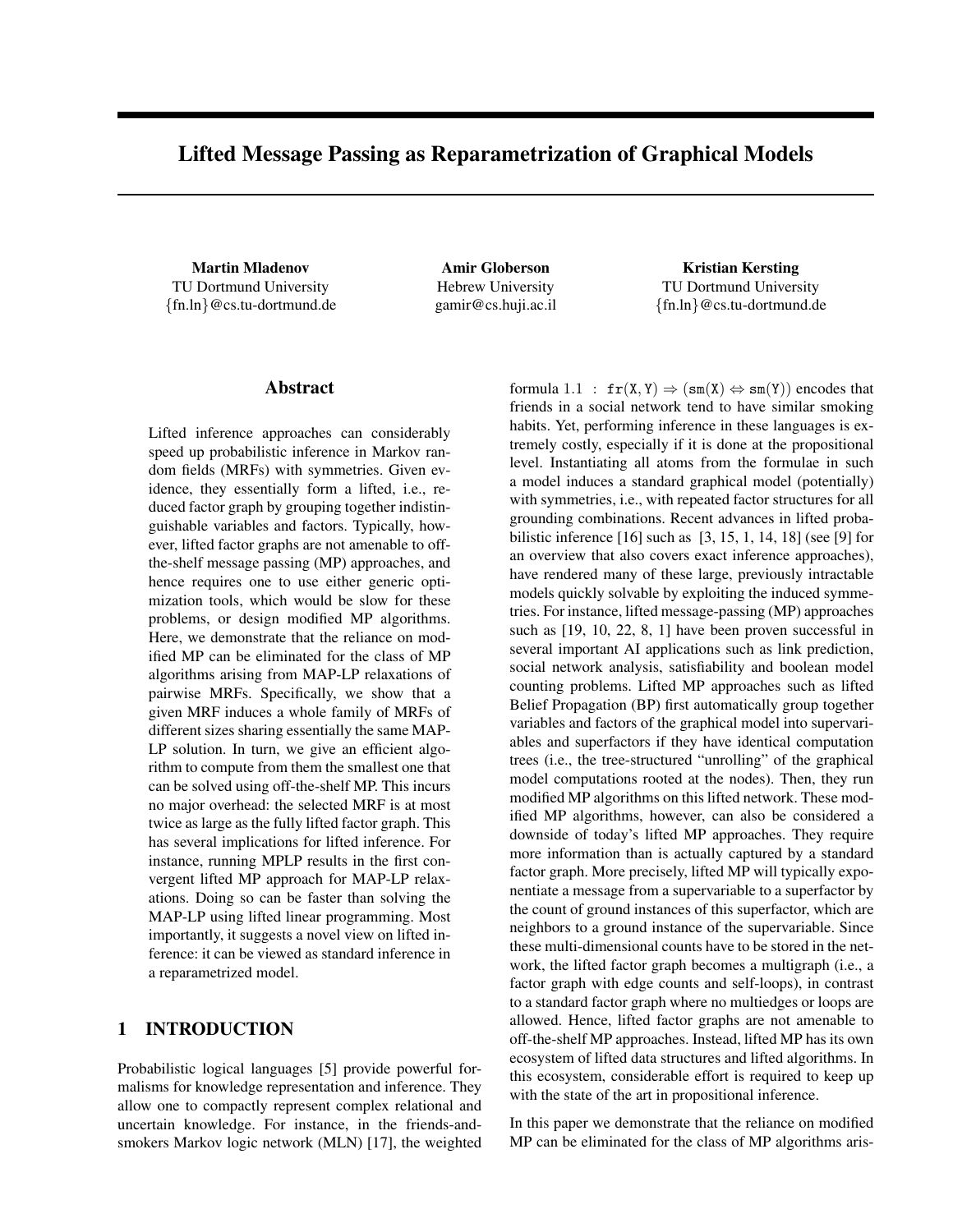ing from linear programming (LP) relaxations of MAP inference (MAP-LPs) of pairwise MRFs. MAP-LPs approximate the MAP problem as an LP with polynomially many constraints [25], which is therefore tractable, and have several nice properties. First, they yield an upper bound on the MAP value, and can thus be used within branch and bound methods. Second, they provide certificates of optimality, so that one knows if the problem has been solved exactly. Third, the LP can be solved using simple algorithms such as coordinate descent, many of which have a nice message passing structure. [12] Fourth, the LP relaxations can be progressively tightened by adding gradually constraints of a higher order. This has been shown to solve challenging MAP problems [20].

Indeed, it is already known that MAP-LP relaxations of MRFs can be lifted efficiently [13, 3, 14], and the resulting lifted LPs can be solved using any off-the-shelf LP solver<sup>1</sup>. Unfortunately, however, the liftings employed there may not preserve the MRF structure of the underlying LP. That is, if we lift a MAP-LP, we end up with constraints that do not conform to the MAP-LP template as already observed by Bui et al. (see Section 7 in [3]). In turn, existing MP solvers for MAP-LPs such as MPLP and TRW-BP — that have been reported to often solve the MAP-LP significantly faster than generic LP solvers — will not work without modifying them. Doing so, however, takes a lot effort (if it is at all possible): it has do be done for each existing MP approach separately; there is no general methodology for doing this, and the extra coding itself is error prone. Hence this "upgrading methodology" may significantly delay the development of lifted MP approaches. Fortunately, as we demonstrate here, the theory of lifted LPs provides us with a way around these issues. The main insight is that a given MRF induces actually a whole family of MRFs of different sizes sharing essentially the same MAP-LP solution. From these, one can select the smallest one where MAP beliefs can be computed using off-the-shelf MP approaches. These beliefs then are also valid (after a simple transformation) for the original problem. Moreover, this incurs no major overhead: the selected MRF is at most twice as large than the fully lifted factor graph. In this way we eliminate the need for modified MP algorithms.

To summarize, our contributions are two-fold. (1) By making use of lifted linear programming, we show that LPbased lifted inference in MRFs can be formulated as ground inference on a reparametrized MRF. (2) We give an efficient algorithm that given a ground MRF finds the smallest reparametrized MRF and show that its size is not more than twice the size of the fully lifted model.

This has several implications for lifted inference. For instance, using MPLP [6] results in the first convergent MP approach for MAP-LP relaxations, and using other MP approaches such as TRW-BP [24] actually spans a whole family of lifted MP approaches. This suggests a novel view on lifted probabilistic inference: *it can be viewed as standard inference in a reparametrized model.*

We proceed as follows. We start off with reviewing MAP-LP basics. Then, we touch upon equitable partitions and lifted LPs, and use them to develop the reparametrization approach. Before concluding we provide empirical illustrations, which support our theoretical results.

## 2 BACKGROUND

We start off by introducing MAP inference and its LP relaxation. Then we will touch upon equitable partitions and recall how they can be used in lifted linear programming.

**MAP Inference in MRFs.** Let  $X = (X_1, X_2, \ldots, X_n)$ be a set of  $n$  discrete-valued random variables and let  $x_i$  represent the possible realizations of random variable  $X_i$ . Markov random fields (MRFs) compactly represent a joint distribution over  $X$  by assuming that it is obtained as a product of functions defined on small subsets of variables [11]. For simplicity, we will restrict our discussion to a specific subset of MRFs, namely Ising models with arbitrary topology<sup>2</sup>. In an Ising model  $I = (G, \theta)$ on a graph  $G = (V, E)$ , all variables are binary, i.e.,  $X_i \in \{0, 1\}$ . Moreover, in an Ising model G must be a *simple* graph, i.e. G must have no self-loops or multiple edges between vertices. The model is then given by:  $p(x) \propto \exp\left[\sum_{ij \in E} \theta_{ij} x_i x_j + \sum_i \theta_i x_i\right]$  . In the following we will find it convenient to represent Ising models as factor graphs. The factor graph of an Ising model combines the structure and parameters of the model into a single bipartite graph. In this graph we have a variable vertex  $v_i$ for each probabilistic variable  $X_i$  and a factor vertex  $\phi_i$ for each  $\theta_i$  and  $\phi_{ij}$  for  $\theta_{ij}$ . Moreover,  $\phi_i$  is connected to  $v_i$  and  $\phi_{ij}$  to  $v_i$  and  $v_j$ . While for ground Ising models, the factor graph does not capture any additional information, it makes the presentation of lifted structures simpler and reveals the essence of the conflict between lifting and message-passing. Hence, from now on when we refer to an Ising model  $I = (G, \theta)$ , by G we will mean the corresponding factor graph.

The Maximum a-posteriori (MAP) inference problem is defined as finding an assignment maximizing  $p(x)$ . This can equivalently be formulated as the following LP

$$
\boldsymbol{\mu}^* = \underset{\boldsymbol{\mu} \in \mathcal{M}(G)}{\operatorname{argmax}} \sum_{ij \in E} \mu_{ij} \theta_{ij} + \sum_{i} \mu_{i} \theta_{i} = \boldsymbol{\theta} \cdot \boldsymbol{\mu} \quad (1)
$$

<sup>&</sup>lt;sup>1</sup>A similar approach has been proposed for exact MAP by Noesner *et al.* [15]. Moreover, Sarkhel *et al.* [18] have recently shown that MAP over MLNs can be reduced to MAP over Markov networks if the MLN has very restrictive properties. In contrast our approach is generic for MAP-LP relaxations.

 $2$ The shorter description of MAP-LP for Ising models makes the presentation easier. Our approach, however, can be applied to any pairwise MRF with only minor modifications.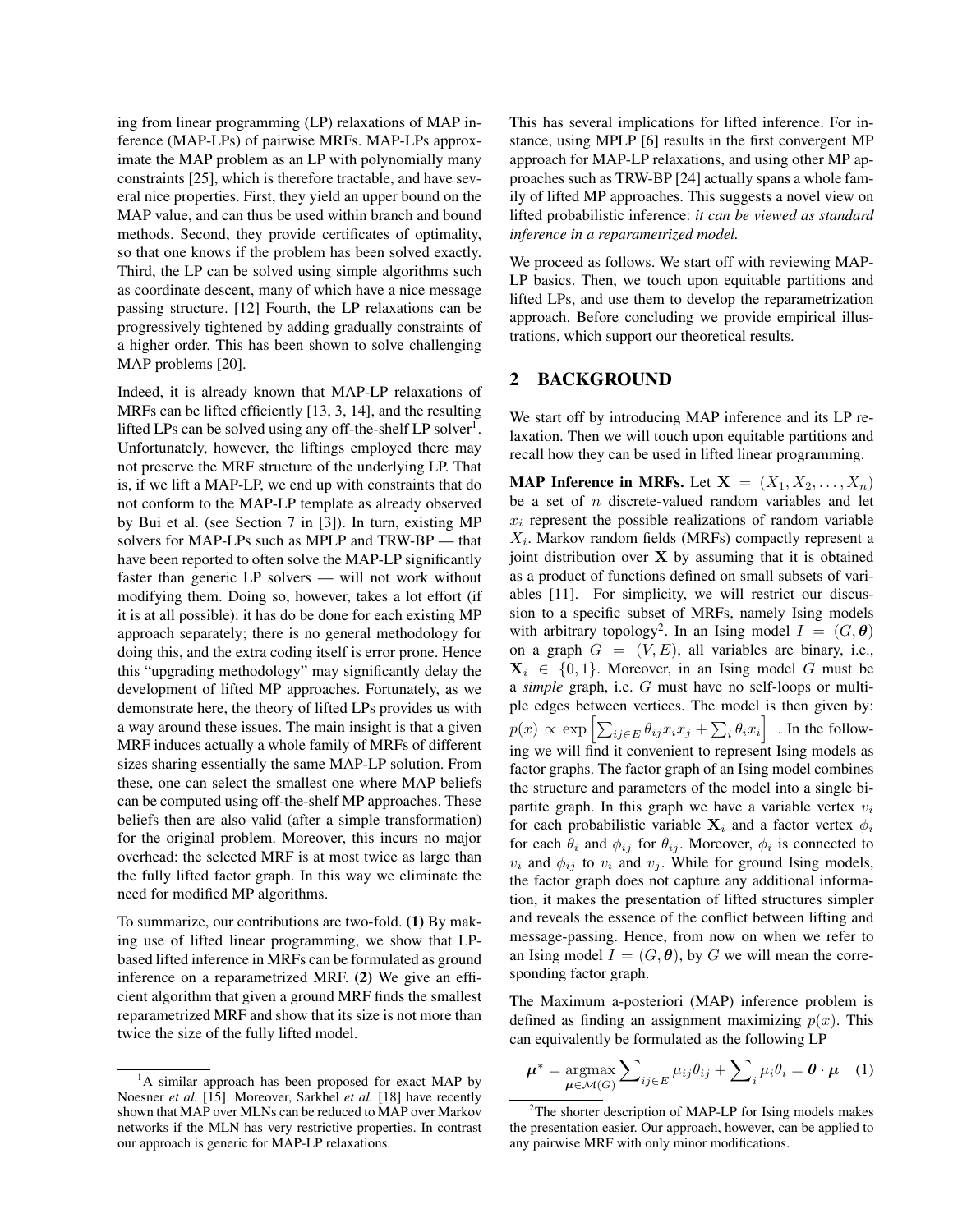

Figure 1: Lifted Structures: Example of a factor graph and its partitions and quotients. (a) A factor graph  $G$  (variables in circles, factors in squares) and its coarsest EP  $\mathcal P$  represented by the colors. (b) The degree  $DM$  matrix of  $G$  according to  $P$ . (c) The corresponding quotient graph  $G/P$ . (d) The factor quotient  $G \wr \mathcal{P}$ .

where the set  $\mathcal{M}(G)$  is known as the marginal polytope [25]. Even though Eq. 1 is an LP, the polytope  $\mathcal{M}(G)$ generally requires an exponential number of inequalities to describe [25], and is NP-complete to maximize over. Hence one typically considers tractable relaxations (outer bounds) of  $\mathcal{M}(G)$ . The outer bounds we consider are equivalent to the standard local consistency bounds typically considered in the literature (e.g., see [25] Eq. 8.32). However, we present them in a slightly different manner, which simplifies our presentation. Define the following set in  $[0,1]$ <sup> $|V|+|E|$ </sup>:

$$
L(G) = \begin{cases} \mu \geq 0, \forall \phi_{ij} \in G : \\ \alpha(ij) \equiv \mu_{ij} \leq \mu_j, \ \beta(ij) \equiv \mu_{ij} \leq \mu_i; \\ \gamma(ij) \equiv \mu_i + \mu_j - \mu_{ij} \leq 1 \end{cases}.
$$
 (2)

The polytope  $L(G)$  is sometimes referred to as the local marginal polytope [21]. The vectors with  $\{0, 1\}$  coordinates in  $L(G)$  are the vertices of the  $\mathcal{M}(G)$ . In other words  $\mathcal{M}(G)$  is the convex hull of  $L(G) \cap \{0,1\}^{|V|+|E|}$ . We call the relaxed inference problem over  $L(G)$  MAP-LP. Note that whenever  $\mathcal{M}(G)$  and  $L(G)$  do not coincide,  $L(G)$ (which is an outer bound on  $\mathcal{M}(G)$ ) has fractional vertices and the resulting LP may have optima which are not valid assignments. However, all integral points in  $L(G)$  correspond to valid assignments, thus if the solution  $\mu^*$  happens to be integral, then this  $\mu^*$  solves the MAP problem.

Equitable Partitions (EPs) of Graphs and Matrices. Lifted inference approaches essentially work with reduced models by grouping together indistinguishable variables and factors. In other words, they exploit symmetries. For linear programs, Mladenov *et al.* [13, 14] have shown that such symmetries can be formally captured by equitable partitions of weighted graphs and matrices. Since these partitions also play an important part in our argument we will next review the most relevant concepts and results.<sup>3</sup> For an illustration, we refer to Fig. 1.

Let  $U = V \cup F$  be a set consisting of two kinds of objects, e.g. the variables and factors of a factor graph as in Fig. 1(a), or the row and column indices of a matrix. A partition  $\mathcal{P} = \{P_1, \ldots, P_p\} \cup \{Q_1, \ldots, Q_q\}$  is a family of disjoint subsets of U, such that  $\bigcup_{i=1}^{p} P_i = V$  and  $\bigcup_{i=1}^{q} Q_i = F$ . In Fig. 1 the partition is indicated by the colors of the nodes. A convenient data structure for performing algebraic operations using partitions is the incidence matrix  $B \in \{0,1\}^{|U| \times |\mathcal{P}|}$ . The incidence matrix shows the assignment of the elements of U to the classes of  $P -$  it has one row for every object and one column for every class. The entry in the row of object u and the column of class  $P_p$  is

$$
B_{up} = 1
$$
 if  $u \in P_p$  and 0 if  $u \notin P_p$ .

We shall also make use of the normalized transpose of B, which we denote by  $\widehat{B} \in \mathbb{Q}^{|\mathcal{P}| \times |U|}$  and define as

$$
\widehat{B}_{pu} = 1/|P_p| \text{ if } u \in P_p \text{ and } 0 \text{ if } u \notin P_p .
$$

Algebraically, B and  $\widehat{B}$  are related as  $\widehat{B} = (B^T B)^{-1} B^T$ , i.e.,  $\widehat{B}$  is the left pseudoinverse of B:  $\widehat{B}B = I_{|\mathcal{P}|}$ .

The partitions we consider will never group elements of  $V$ with elements in  $F$ . Thus, the matrix  $B$  will always be of the form  $B = \begin{pmatrix} B_P & 0 \\ 0 & B_Q \end{pmatrix}$ , where  $B_P$  and  $B_Q$  correspond to the partitions of  $V$  and  $F$  respectively. We shall also use the notation  $B = (B_P, B_Q)$  to refer to this block diagonal matrix, and similarly  $\widehat{B} = (\widehat{B}_P, \widehat{B}_Q)$ .

Let  $u \in \mathbb{R}^{|U|}$  be a real vector composed as  $\mathbf{u} = [\mathbf{c},\mathbf{b}]^T, \mathbf{c} \in \mathbb{R}^{|U|}$  $\mathbb{R}^{|V|}$ ,  $\mathbf{b} \in \mathbb{R}^{|F|}$ . The values of **u** can be thought of as labels for the elements of U. We say that a partition  $P$  respects u if for every  $x, y \in U$  that are in the same class of P, we have  $u_x = u_y$ . Note that if P respects u, then  $({\bf c}^T B_P)_i = |P_i| c_x$  where x is any member of  $P_i$  (and similarly for  $B_Q$ , b). Moreover,  $(B_P c)_i = c_x$  where x is any member of  $P_i$  (and similarly for  $\hat{B}_Q$ , b).

We next define a special class of partitions of graphs and matrices, which play a central role in our argument. Let us first consider a bipartite graph  $G = (V \cup F, E)$ . Here V and  $F$  are the two sides of the graph, and  $E$  are the edges connecting them. The neighbors of a node  $v$  in this graph are denoted by  $nb(v)$ .

Definition 1 (Equitable partition of a bipartite graph). *An equitable partition of a bipartite graph*  $G = (V \cup$  $(F, E)$  given a vector  $\mathbf{u} \in R^{|V|+|F|}$  is a partition  $\mathcal{P} =$  ${P_1, \ldots, P_p, Q_1, \ldots Q_q}$  *of the vertex set V and F such that* (a) *for every pair*  $v, v' \in V$  *in some*  $P_m$ *, and for ev-* $\exp class Q_n$ ,  $|\operatorname{nb}(v) \cap Q_n| = |\operatorname{nb}(v') \cap Q_n|$ ; (**b**) for ev*ery pair*  $f, f' \in F$  *in some*  $Q_m$ *, and for every class*  $P_n$ *,*  $| \operatorname{nb}(f) \cap P_n | = | \operatorname{nb}(f') \cap P_n |$ *. Furthermore, P must respect the vector* u*.*

If we are dealing with matrices, the above definition can be extended. Essentially, we view a matrix  $A \in \mathbb{R}^{m \times n}$ as a weighted graph over the set  $\{row[1], \ldots, row[m]\} \cup$ 

<sup>&</sup>lt;sup>3</sup>Note, however, that the definitions we present here are tailored towards bipartite structures (e.g. factor graphs with variables and factors, matrices with rows and columns) for the sake of clarity. They are not the most general ones found in literature.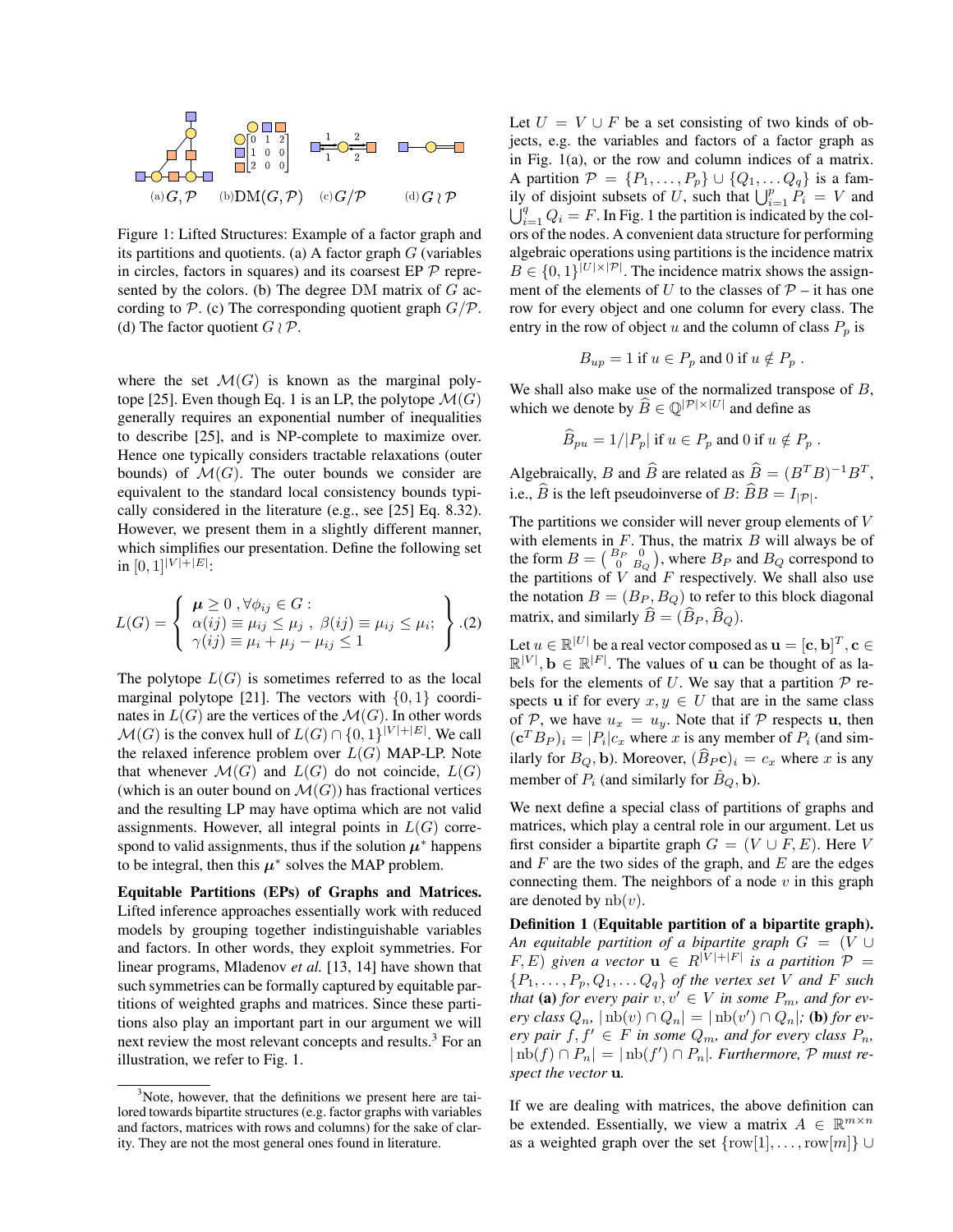$\{\text{col}[1], \ldots, \text{col}[n]\},$  where  $A_{ij}$  is the weight of edge between row $[i]$  and  $\text{col}[j]$ . More precisely:

Definition 2 (Equitable partition of a matrix). *An equitable partition of a matrix* A ∈ R <sup>m</sup>×<sup>n</sup> *given a vector* **u** *is a partition*  $P = \{P_1, \ldots, P_p, Q_1, \ldots, Q_q\}$  *of the sets*  $V = \{ \text{row}[1], \dots, \text{row}[m] \}$  *and*  $F = \{ \text{col}[1], \dots, \text{col}[n] \}$ *s.t.* (a) *for every pair*  $v, v' \in V$  *in some*  $P_m$ *, and for every class*  $Q_n$ ,  $\sum_{f \in Q_n} A_{vf} = \sum_{f \in Q_n} A_{v'f}$  and (b) for *every pair*  $f, f' \in \overline{F}$  *in some*  $Q_m$ *, and for every class*  $P_n$ *,*  $\sum_{v \in P_n} A_{vf} = \sum_{v \in P_n} A_{vf}$ . In addition, P must respect u*.*

Note that Def. 1 is an instance of Def. 2 when we take as A the (biparite) adjacency matrix of a graph  $G$ . An illustration of an equitable partition of a graph is given Fig. 1(a).

One notable kind of equitable partitions (EPs) are orbit partitions (OPs) – the partitions that arise under the action of the automorphism group of a graph or matrix. Their role in MAP inference has been studied in [3]. Although OPbased lifting is indeed practical in a number of cases or even the only applicable one, in particular for exact inference approaches, computing them is a GI-complete problem. Because of this we will stick to EPs which are more efficiently computable and yield more reduction (to be discussed shortly). Still, we would like to stress that our result applies to any EP, in particular to OPs.

Using an EP of a graph or a matrix, we can derive condensed representations of that graph or matrix using the partition. This is the essence of lifting: *the reduced representation is as good as the original representation for some computational task at hand, while (potentially) having a significantly smaller size.* A key insight that we exploit here is that there is a one-to-one relationship between EPs of the factor graph of an Ising model (as in Def. 1) and the EPs of its MAP-LP matrix (as in Def. 2).

One useful representation of a graph and its equitable partition is via a degree matrix, as illustrated in Fig. 1(b). The degree matrix,  $DM(G, \mathcal{P})$ , has  $|\mathcal{P}| \times |\mathcal{P}|$  entries, where each entry represents how members of different classes interact. More precisely, DM $(G, \mathcal{P})_{ij} = | \, \text{nb}(u) \cap P_i |$ , where  $u$  is any element of  $P_i$ . Due to the bipartiteness of  $G$ , this matrix will have the block form  $DM(G, \mathcal{P}) = \begin{pmatrix} 0 & DV \\ DF & 0 \end{pmatrix}$ , where DV represents the relationship of the P-classes to the Q-classes and DF vice-versa. As a shorthand, we use the notation  $DM = (DF, DV)$ . Graphically (see Fig. 1(c)), a degree matrix can be visualized as a quotient graph  $G/P$ , which is a directed multi-graph. In  $G/P$  there is a node for every class of  $P$ . Given two nodes  $u, v$  we have  $| \text{nb}(u) \cap P_i |, u \in P_i$  many edges going from u to v.  $DM(G, \mathcal{P})$  is essentially the weighted adjacency matrix of  $G/P$ .

Later on, we will be interested in the interaction of the factors with variables rather than the other way around. Therefore, we introduce the factor quotient graph  $G \wr \mathcal{P}$  of G, which corresponds only to the DF-block of  $DM(G, \mathcal{P})$ as shown in Fig. 1(d). That is, we draw only edges going from factor classes to variable classes, but not the other way around. Moreover, as our MRFs are pairwise, a factor class can have a degree of at most two to any variable class. We will thus not write numbers on top of the arcs, but draw double or single edges. To stay consistent with existing terminology, we call the nodes of  $G \, \mathcal{P}$  corresponding to variable classes of  $G$  "supervariables", and factor-class nodes "superfactors". Note that if  $P$  is the OP of G, the resulting factor quotient is the "lifted graph" considered in [3].

Finally, to compute EPs one can use color-passing (also known as "color refinement" or "1-dimensional Weisfeiler-Lehman"). It is a basic algorithmic routine for graph isomorphism testing. It iteratively partitions, or colors, vertices of a graph according to an iterated degree sequence in the following fashion: initially, all vertices get their label in  $G$  as color, and then at each step two vertices that so far have the same color get different colors if for some color  $c$  they have a different number of neighbors of color  $c$ . The iteration stops if the partition remains unchanged. For matrices, a suitable extension was introduced in [7]. The resulting partition is called the *coarsest equitable partition* (CEP) of the graph, and can be computed asynchronously in quasi-linear time  $O((n+m)\log n)$  (e.g., see [2]).

Lifted Linear Programming and Lifted MAP-LPs. By computing an EP of the matrix of a linear program (LP) one can derive a smaller but equivalent LP – the "lifted" LP – whose optimal solutions can easily be translated back to a solution of the original LP [13, 7]. This will be key in what follows, and is reviewed below.

Let  $L = (A, \mathbf{b}, \mathbf{c})$  be a linear program, corresponding to the optimization problem  $\mathbf{x}^* = \arg\max_{A\mathbf{x} \leq \mathbf{b}} \mathbf{c}^T \mathbf{x}$ .

**Theorem 3** (Lifted Linear Programs  $[7]^4$ ). Let  $P =$  $\{P_1,\ldots,P_p\}\cup\{Q_1,\ldots,Q_q\}$  be an equitable partition *with incidence matrix*  $B = (B_P, B_Q)$  *of the rows and columns of A, which respects the vector*  $\mathbf{u} = [\mathbf{c}, \mathbf{b}]^T$ *. Then,*  $L' = (\widehat{B}_Q A B_P, \widehat{B}_Q \mathbf{b}, B_T^T \mathbf{c})$  *is an LP with fewer variables and constraints. The following relates* L *and* L 0 *:*

(a) If  $x'$  is a feasible point in  $L'$ , then  $B_Px'$  is feasible in L. If in addition  $x'$  is optimal in  $L'$ ,  $B_P x'$  is optimal in  $L$ *with the same objective value.*

**(b)** if **x** is a feasible point in L, then  $\widehat{B}_P$ **x** is feasible in L'. *If in addition*  $\bf{x}$  *is optimal in*  $L$ *,*  $\widehat{B}_P \bf{x}$  *is optimal in*  $L'$  *with the same objective value.*

In previous works, only part (a) has been exploited. That is, as illustrated in Fig. 2, given any LP we construct  $L'$ using equitable partitions, solve it (often faster than the original one), and finally transfer the solution to the larger problem by virtue of (a) above. This "standard" way applies to MAP-LPs as follows (see [13, 7] for more details).

<sup>&</sup>lt;sup>4</sup>We restrict the theorem to what is relevant for the discussion.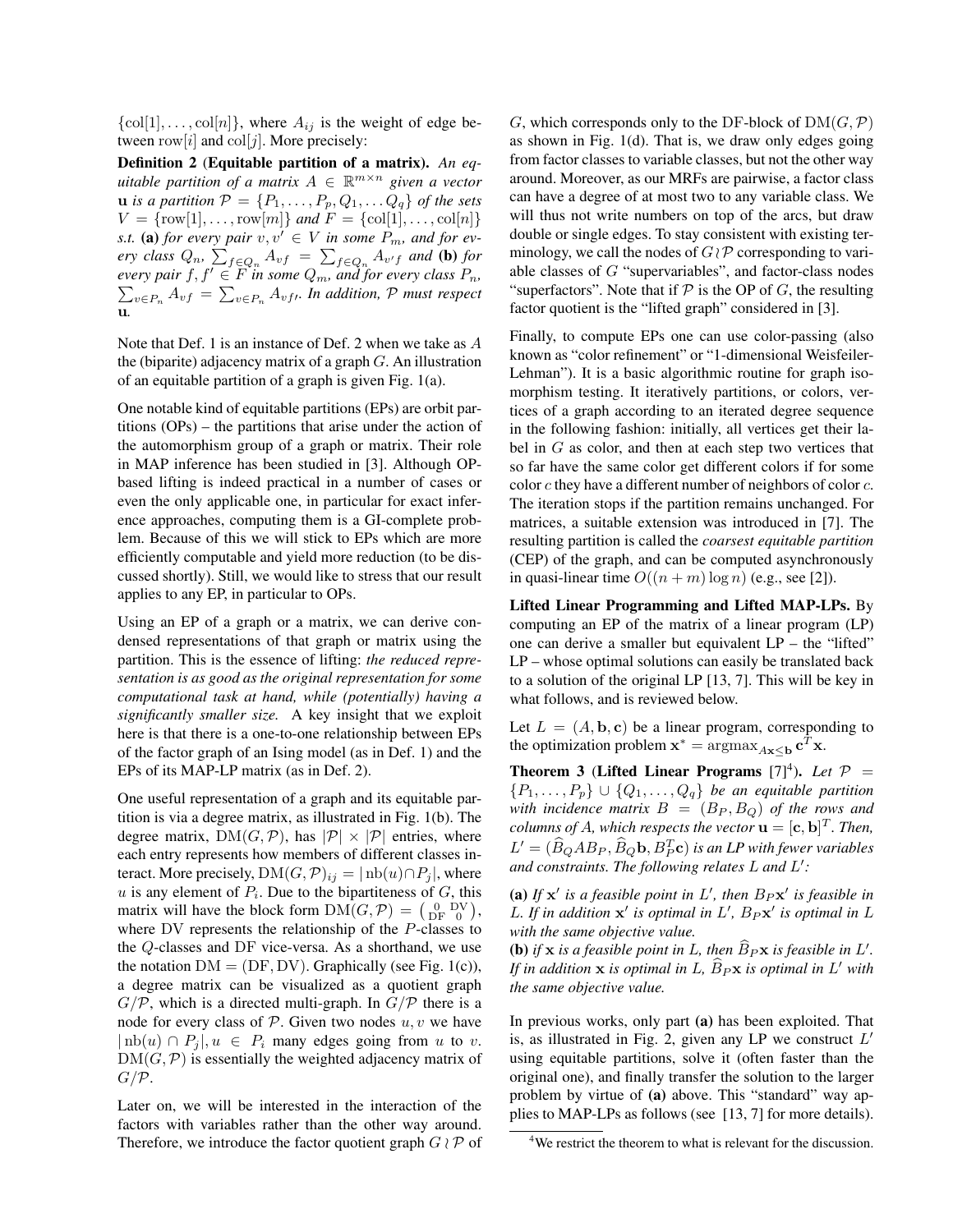$$
\max. \theta_{uv}\mu_{uv} + \theta_u\mu_u \quad \phi_u \quad \text{max.} \quad \theta_Q\mu_Q
$$
\n
$$
\text{s.t. } \mu_{uv} \le \mu_u \quad \phi_{uv} \quad \text{in.} \quad \mu_Q \le \mu_P \quad P \quad P \quad \text{in.} \quad \mu_{uv} \le \mu_v \quad \text{in.} \quad \mu_Q \le 1 \quad \phi_Q \quad \text{in.} \quad \mu_{uv} \le \mu_v \quad \text{in.} \quad \mu_{uv} \le 1 \quad \phi_v \quad \text{in.} \quad \mu_{uv} + \mu_v - \mu_{uv} \le 1 \quad \phi_v \quad \text{in.} \quad \mu_{uv} \le 0
$$
\n
$$
(a) \quad (b)
$$

 $\mathbb{L}$ 

Figure 2: Illustration of lifting MAP-LPs. (a) A factor graph and the corresponding MAP-LP; (b) A factor quotient and the corresponding lifted MAP-LP. This example also illustrates that the lifted MAP-LP in (b) is not amenable to standard MP anymore, since the constraint  $2\mu_P - \mu_Q \leq 1$  does not appear in standard MAP-LPs. However, note that the lifted structure is identical to the one in Fig. 1(d), yet the original factor graph in (a) above is smaller. That is, factor graphs of different sizes may share the (structurally) same lifted MAP-LP.

Given an MRF with graph G and parameter  $\theta$ , which we denote by  $I = (G, \theta)$ , denote its standard MAP-LP relaxation by the LP defined via  $(A, \mathbf{b}, \mathbf{c})$ . To obtain a potentially smaller LP, we calculate the equitable partition of the LP, and its corresponding  $B$ ,  $\widehat{B}$  matrices. The LP defined via  $(\widehat{B}_Q AB_P, \widehat{B}_Q \mathbf{b}, B_P^T \mathbf{c})$  is then equivalent to the original MAP-LP in the sense of Thm. 3. We refer to this LP as LMAP-LP(I).

Unfortunately, as we will show in the next section, LMAP-LP(I) is not a standard MAP-LP. In turn, it is not amenable to standard message passing based MAP-LP solvers. Fortunately, by making heavily use of part (b) of Thm. 3 as well, we will show how to produce LPs that have this special structure. This results "lifting by reparametrization".

## 3 LIFTING BY REPARAMETRIZATION

To introduce the "lifting by reparametrization" approach we proceed in two steps. First, we introduce the class of all MRFs whose MAP-LPs are equivalent, in the sense that solving one such LP results in a solution to all LPs in the class. Then, we will show how to construct the smallest such equivalent MRFs for a given MRF in the class.

LP-equivalence of MRFs. We start off by discussing the structure of the lifted MAP-LP (LMAP-LP). The main purpose is to illustrate why lifting generally does not preserve the message-passing structure of the LP (see also Fig. 2). Then, as an alternative, we introduce an equivalence theorem in the spirit of Thm. 3. As illustrated in Fig. 3, instead of relating ground (original) and lifted LPs, it relates ground LPs of different sizes that have the same lifting. This is the main insight underlying our "lifting by reparametrization" approach: *instead of lifting the ground MAP-LP of an MRF at hand, we replace it by the ground*

MAP-LP(*J*) MAP-LP(*I*)  
\n
$$
\tau' = \hat{B}_P^J \tau \left| \text{lift} \right| \text{unlift} \left| \mu = B_P^I \mu' \right|
$$
\nLMAP-LP(*J*) 
$$
\frac{\text{identical}}{\tau' = \mu'} \text{LMAP-LP(I)}
$$

Figure 3: Commutative diagram established by Thm. 6 underlying our reparametrization approach to lifted inference.

*LP of another equivalent MRF, hopefully of much smaller size.* In the following we will now formally define what "equivalence" means here.

Our starting point is to note that LMAP-LP(I) only depends on I via the structure of  $G \, \mathcal{P}$ . To provide the formal result, we need a few more notations. First, the graph  $G \wr \mathcal{P}$  has nodes corresponding to groups of variables in the original factor graph, and nodes corresponding to groups of factors in the original factor graph. We denote those by  $V(G \wr \mathcal{P})$ and  $F(G \nvert \mathcal{P})$  respectively. Second,  $G \nvert \mathcal{P}$  is a multigraph and may have multiple edges between its nodes. We define  $nb(Q)$  to be the neighbors of  $Q \in F(G \wr \mathcal{P})$  in  $G \wr \mathcal{P}$ , with repetitions. In other words, if there are two edges between  $P, Q \in G \wr \mathcal{P}$ , then  $nb(Q)$  will contain P twice.

**Proposition 4.** *Let*  $P = \{P_1, ..., P_p\} \cup \{Q_1, ..., Q_q\}$  *be an equitable partition of the variables and factors of the MRF specified by*  $I = (G, \theta)$ *. Let*  $G \wr \mathcal{P}$  *be the factor quotient of* I*. Then, LMAP-LP(I) can be written as:*

$$
\mu'^* = \underset{\mu' \in L'(G)}{\text{argmax}} \sum_{P \in V(G \wr P)} \theta_P |P| \mu_P + \sum_{Q \in F(G \wr P)} \theta_Q |Q| \mu_Q.
$$

Where  $\theta_P$ ,  $\theta_Q$  are the parameters of I for the correspond*ing partition elements. The constraints* L 0 (G) *are defined as the set of*  $\mu \geq 0$  *such that:* 

$$
\left\{\n\begin{array}{l}\n\forall P, P' \in V(G \wr P), Q \in F(G \wr P) \\
s.t. P, P' \in \text{nb}(Q): \\
\alpha'(Q) \equiv \mu_Q \leq \mu_P; \ \beta'(Q) \equiv \mu_Q \leq \mu_{P'}; \\
\gamma'(Q) \equiv \mu_P + \mu_{P'} - \mu_Q \leq 1\n\end{array}\n\right\} \tag{3}
$$

*Proof.* We omit a detailed proof of this proposition due to space restrictions. Essentially, the argument is that the reformulation of Sec. 7 in [3] holds for any equitable partition, not just the orbit partition of an MRF. In this case, the Q-classes generalize edge orbits while the P-classes generalize variable orbits.

This proposition tells us that we can construct  $L'(G)$  by the following procedure: (1) we instantiate an LP variable  $\mu_P$ for every variable class  $P \in V(G \setminus \mathcal{P})$  (i.e., every supervariable) (2) we instantiate an LP variable  $\mu<sub>O</sub>$  for every factor class  $Q \in F(G \wr \mathcal{P})$  (i.e. superfactor); (3) for every pair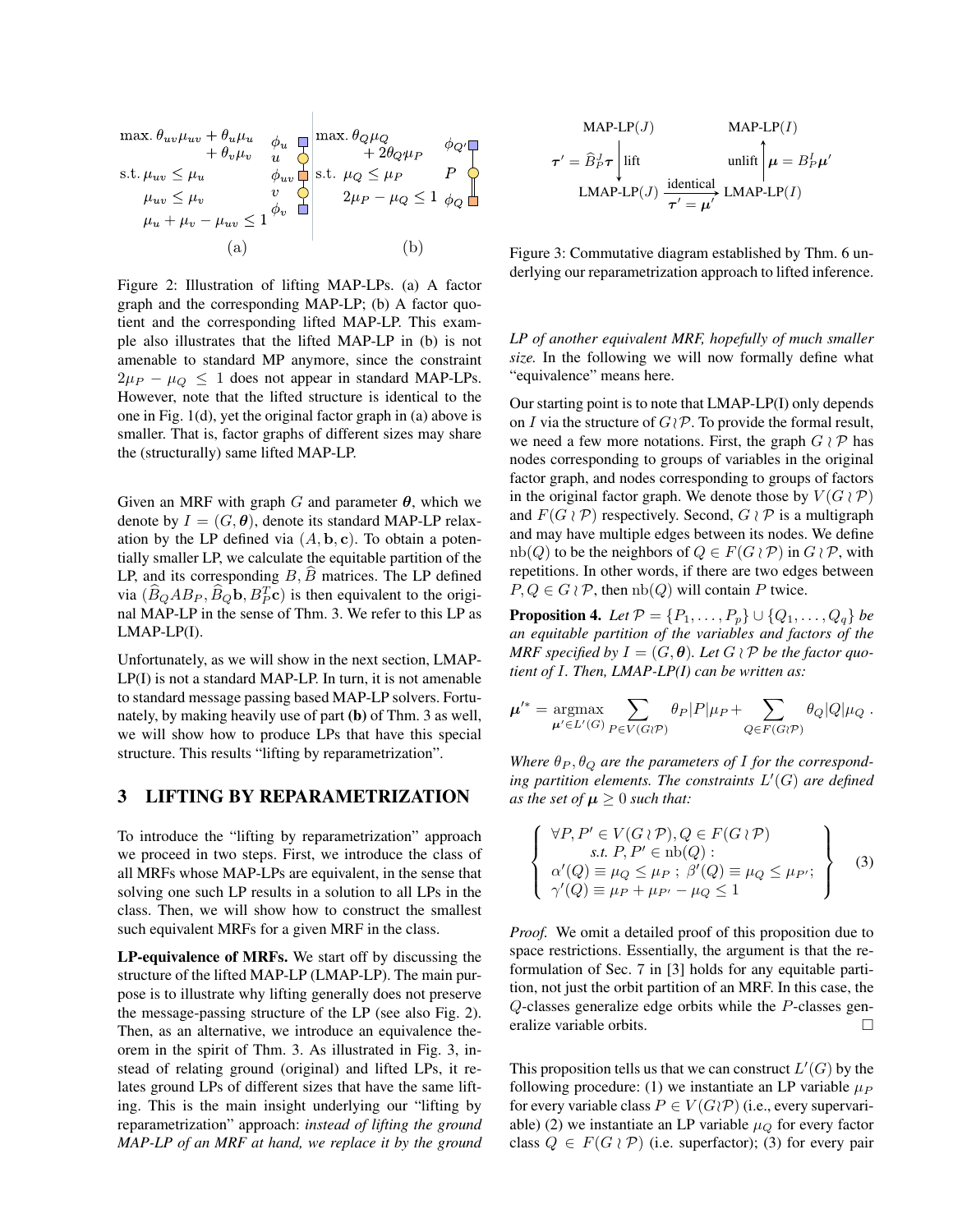Algorithm 1: Solving MRF I using an equivalent MRF J **Input:** Ground MRF *I* and LP-equivalent MRF *J* **Output:** MAP-LP $(I)$  solution  $\mu$ 

1 Solve MRF  $J$ , i.e., compute

 $\tau = \operatorname{argmax}_{\mu} \text{MAP-LP}(J);$ 

- 2 Lift the solution  $\tau$  to LMAP-LP(*J*). That is, compute  $\tau' = \widehat{B}_P^J \tau$  (Thm. 3(b));
- **Recover** solution of *I*, i.e., compute  $\mu = B_P^I \tau'$ 3  $(Thm. 3(a))$ ;

of classes P, Q, if some ground variable  $x_i \in P$  is adjacent to some ground factor  $\phi_{ij} \in Q$ , we add the constraint  $\mu_Q \leq \mu_P$ . For every triplet  $\dot{P}, P', Q$  such that there exist  $x_i \in P, x_j \in P'$  adjacent to  $\phi_{ij} \in Q$ , we add the constraint  $\mu_P + \mu_{P'} - \mu_Q \leq 1.$ 

Observe that the factor quotient graph  $G \wr \mathcal{P}$  actually contains exactly the necessary and sufficient information to construct  $L'(G)$ : it gives us the number of classes and the relations between them. Hence, it would seem that  $L'(G)$ is just  $L(G \wr \mathcal{P})$ , and we are done. Unfortunately this is not exactly the case, and we have to be a little bit more careful.

Recall our running example from Fig. 2. There can be a factor  $\phi_{ij}$  in some Q, whose adjacent variables  $x_i, x_j$  fall into the same class,  $P = P'$ . In terms of constraints, the corresponding triplet  $P, P', Q$ , with  $P = P'$  yields the constraint  $2\mu_P - \mu_Q \leq 1$ . Graphically, this situation occurs whenever  $G\mathcal{P}$  contains a double edge. This also happens in our running examples (see Fig. 2(b)). Unfortunately, such constraints have no analogue in MAP-LP $(I)$ !

How can we deal with this? Assume for the moment that for any ground factor  $\phi_{ij}$ ,  $\mathcal{P}(i) \neq \mathcal{P}(j)$ , in other words  $G \wr \mathcal{P}$ happens to be a simple graph (no edge connects at both ends to the same vertex, and there is no more than one edge between any two different vertices). Then we can compute a new weight vector  $\theta' \in \mathbb{R}^q$  as  $\theta'_Q = |Q|\theta_Q$ ,  $\theta'_P = |\overline{P}|\theta_P$ (*cf.* Eq. 3). In this case, the MRF  $I' = (G \wr \mathcal{P}, \theta')$  would indeed be a smaller MRF, whose MAP-LP is identical to the LMAP-LP of  $I$ . This enables us to view lifting as reparametrization: (1) we compute  $G \wr \mathcal{P}$  from  $G$ ; (2) instead of solving  $LMAP-LP(I)$ , we solve  $MAP-LP(I')$  using any solver we want, including message-passing algorithms such as MPLP, TRWBP, among others; (3) because of the equivalence, we treat the solution of  $MAP-LP(I')$  as a solution of  $LMAP-LP(I')$  and unlift it using Thm. 3(a).

While our assumption does not hold in general (see e.g. Fig. 1) — and we will indeed account for it below  $$ the procedure just outlined above is the main idea underlying "lifting by reparametrization" method. Since the  $LMAP-LP$  of  $I$  will potentially contain constraints such as  $2\mu_P - \mu_Q \leq 1$ , it will not be the MAP-LP of any simple graph. So instead, we will look for something

else, namely a proper (potentially much smaller) MRF J, where instead of  $LMAP-LP(I) = MAP-LP(J)$  we ask that  $LMAP-LP(I) = LMAP-LP(J)$ . We call any pair of MRF where this holds LP-equivalent.

Definition 5 (LP equivalent MRFs). *Two MRFs* I =  $(G, \theta^I)$  and  $J = (H, \theta^J)$  having simple graphs are LP*equivalent if we can find an equitable partition* P *of* G *with incidence matrix*  $B = (B_P, B_Q)$  *and an equitable* partition  $\mathcal{P}'$  of H with incidence matrix  $B' = (B'_P, B'_Q)$  $\text{such that } \text{LMAP-LP}(I) := (\widehat{B}_Q^T A B_P, \widehat{B}_Q^T \mathbf{b}, B_P^T \mathbf{c}) =$  $((\widehat{B}_Q')^T A'B_P', (\widehat{B}_Q')^T \mathbf{b}', (B_P')^T \mathbf{c}') =: LMAP-LP(J).$ 

Then, we apply the lifted equivalence of Thm. 3(b) and are done. As summarized in Alg. 1, we solve the smaller MAP- $LP(J)$  using any MRF-structure-aware LP solver. We obtain an optimal solution of LMAP-LP(*J*) using  $B_{P'}^T$  as prescribed by Thm. 3(b). Due to the lifted equivalence, this solution is also a solution of  $LMAP-LP(I)$ , hence we recover (or "unlift") the solution with respect to I using  $B_P$ . In doing so, we end up with an optimal solution of MAP- $LP(I)$ . This procedure is outlined in Fig. 3. We will shortly prove its soundness.

Theorem 6. *Let* I *and* J *be two LP-equivalent MRFs of possibly different sizes. Then,* (A) *if*  $\tau$  *is feasible in MAP*-*LP*(*J*),  $\mu = B_P \widehat{B}'_P \tau$  is feasible in MAP-LP(*I*). Moreover, *if*  $\tau$  *is optimal,*  $\mu$  *is optimal as well.* (B) *if*  $\mu$  *is feasible in MAP-LP(I),*  $\tau = B'_P \widehat{B}_P \mu$  *is feasible in MAP-LP(J). Moreover, if*  $\mu$  *is optimal,*  $\tau$  *is optimal as well.* 

*Proof.* We prove only (A) due to the symmetry of the statement. Let  $\tau$  be feasible in MAP-LP(*J*). By Thm. 3(b),  $\tau' =$  $B'_P \tau$  is feasible in LMAP-LP(*J*). Due to LP-equivalence,  $LMAP-LP(J) = LMAP-LP(I), \tau'$  is also a solution to LMAP-LP(I). Now, we unlift  $\tau'$  with respect to LMAP-LP(I). Due to Thm. 3(b),  $\mu = B_P(\widehat{B}_P')\tau$  is feasible in MAP-LP(I). Moreover, if  $\tau$  is optimal in MAP-LP(J), Thm. 3 tells us that optimallity will hold throughout the entire chain of LPs.

To summarize our argument so far, Thm. 6 provides us with a way to exploit the MAP-LP equivalence between MRFs of different sizes. What is still missing is a way to efficiently construct such smaller LP-equivalent MRFs as input to Alg. 1. We will now address this issue.

Finding equivalent MRFs. So far we discussed the equivalence of MRFs of different sizes in terms of their (lifted) MAP-LPs. Making use of our result, however, requires efficient algorithm to find LP-equivalent MRFs of considerably smaller size. Given an MRF  $I$  and its EP, Alg. 2 finds the smallest LP-equivalent MRF  $I'$  in linear time. Next to illustrating Alg. 2 and proving that it is sound, we will also show that the size of  $I'$  is at most  $2|G \wr \mathcal{P}|$ .

Let  $I = (G, \theta)$  be an MRF and P be an EP of its variables and factors. We will introduce the algorithm in two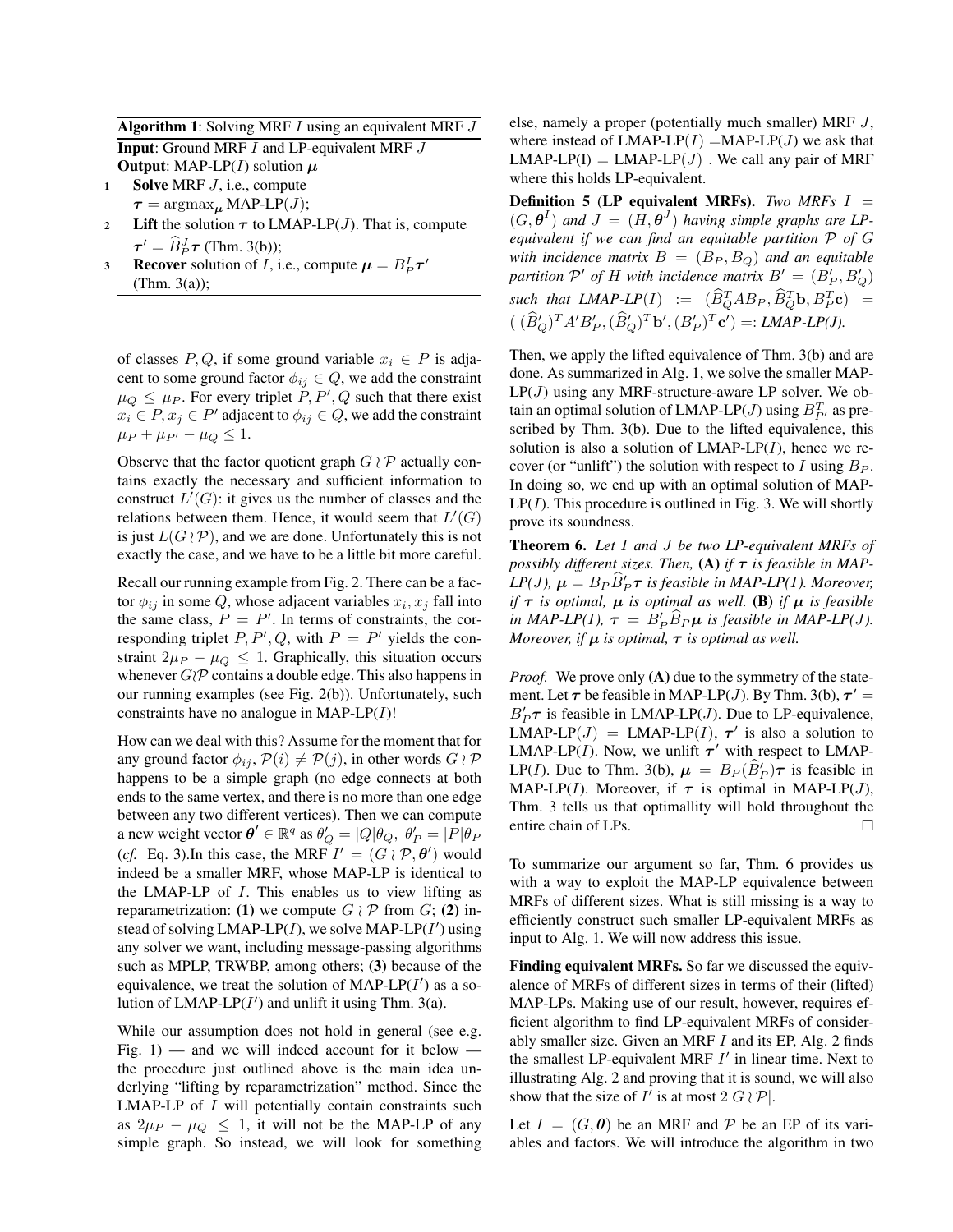

Figure 4: Illustration of "lifted inference by reparametrization" as summarized in Alg. 2 and used as input to Alg. 1. (a) input: a graph G and its coarsest equitable partition P; (b) the factor quotient  $G \nmid P$  and the corresponding degree matrix; (c) **Step (A)**: representing all degree 2 factors and the corresponding degree 2 variables. (d) **Step (B)**: instantiating degree 1 factors adjacent to degree 2 variables; (e) Step (C): instantiating the remaining classes. After this step we terminate and output the result H; (f) soundness:  $H \wr \mathcal{R}$  is identical to  $G \wr \mathcal{P}$ . Observe that the upper-right corner of  $\text{DM}(G, \mathcal{P})$  is different from that of  $DM(H, \mathcal{R})$ . (Best viewed in color.)

steps: first, we discuss how to obtain a simple graph  $G'$ which gives the structure of an LP-equivalent MRF, i.e.  $L'(G) = L'(G')$ . Then we show how to find weights  $\theta'$ for this graph, such that the MRF  $I' = (G', \theta')$  is LPequivalent to I. Finally, we will show correctness and minimality of our approach.

Recall that in Eq. 3 the lifted Ising polytope of LMAP- $LP(I)$  is fully defined by the factor quotient  $G \, \mathcal{P}$ . Hence, a necessary and sufficient condition for LP-equivalence (regarding the constraints of the LP, we will deal with the objective shortly) in MRFs is that the corresponding graphs exhibit the same factor quotients for some equitable partitions. Thus, the problem of finding an LP-equivalent structure boils down to finding G' such that  $G \wr \mathcal{P} = G' \wr \mathcal{P}'$ for some partition  $P'$ . Moreover, to maximize the compression, we want  $P$  to be the coarsest EP of G (resulting in the smallest possible  $G \setminus \mathcal{P}$ ) and that  $G'$  is the smallest possible LP-equivalent MRF. Let us now see how to find  $G'$ . As a running example, we will use the factor graph in Fig 4(a).

Suppose  $G \nmid \mathcal{P}$  is given, e.g. computed using colorrefinement. For our running example,  $G \wr \mathcal{P}$  is shown in Fig. 4(b). Let us divide the superfactors and supervariables of  $G \wr \mathcal{P}$  into classes based on their connectivity. A superfactor connected to a supervariable via a double edge is called a  $(2)$ -superfactor. In Fig. 4(b), these are the cyan and orange superfactors. Correspondingly, we call a variable connected to a superfactor via a double edge a (2) supervariable (red and yellow in Fig. 4(b)). Next, a superfactor connected to at least one (2)-supervariable via a *single* edge is called a (1, 2)-superfactor (violet and pink in Fig. 4(b)). Finally, all other superfactors and supervariables are  $(1)$ -superfactors and  $(1)$ -supervariables respectively (e.g. the green supervariable).

We then compute  $G'$  in the following way as also illustrated in Fig.  $4(c)$ - $(e)$ . We start with an empty graph. Then, **Step** 

(A) as illustrated in Fig. 4(c) consists of adding for every (2)-superfactor in  $G \wr \mathcal{P}$  exactly one representative factor to  $G'$ . Furthermore, for every  $(2)$ -supervariable, we add two representatives in  $G'$  and connect them to the corresponding (2)-superfactor representatives whenever the supernodes they represent are connected in  $G \wr \mathcal{P}$ . In Step (B), see Fig. 4(d), for every  $(1, 2)$ -superfactor, we instantiate two representatives. Moreover, for every (2)-supervariable (all of them are already represented in  $G'$ ), we match the two  $(1, 2)$ -superfactor representatives to the two  $(2)$ supervariable representatives whenever the represented supernodes are connected in  $G \setminus \mathcal{P}$ . Finally, **Step** (C) as shown in Fig. 4(e) introduces one representative for every other supernode and connects it to other representatives based on  $G \wr \mathcal{P}$ . If it happens that the represented supernode is connected to a (2)-supervariable or  $(1, 2)$ -superfactor in  $G \wr \mathcal{P}$ , we connect the representative to both representatives of the corresponding neighbor.

This is summarized in Alg. 2 and provably computes a minimal structure of an LP-equivalent MRF. Finally, we must compute a parameter vector for  $I'$  to facilitate LPequivalence. Suppose  $\mathcal{P}'$  is the EP of  $G'$  induced by Alg. 2 (the partition which groups nodes in  $G'$  together if they represent the same supernode of  $G \wr \mathcal{P}$ ). Let Q be any factor class in  $P$  and  $Q'$  be the corresponding class in  $P'$ . We then compute the weight  $\theta_{Q'}$  of the factors  $\phi' \in Q'$  of I' as

$$
\theta'_{Q'} = (|Q|/|Q'|)\theta_Q , \qquad (4)
$$

where  $\theta_Q$  is the weight associated with the class Q in P (recall Prop. 4). We now argue that the resulting Ising model  $I' = (G', \theta')$  is LP-equivalent to  $I = (G, \theta)$ .

**Theorem 7 (Soundness).**  $I' = (G', \theta')$  as computed *above is LP-equivalent to*  $I = (G, \theta)$ *.* 

*Proof.* Following Def. 5 we must show that given I and its EP  $P$ , there is a partition  $P'$  of  $I'$  such that the lifted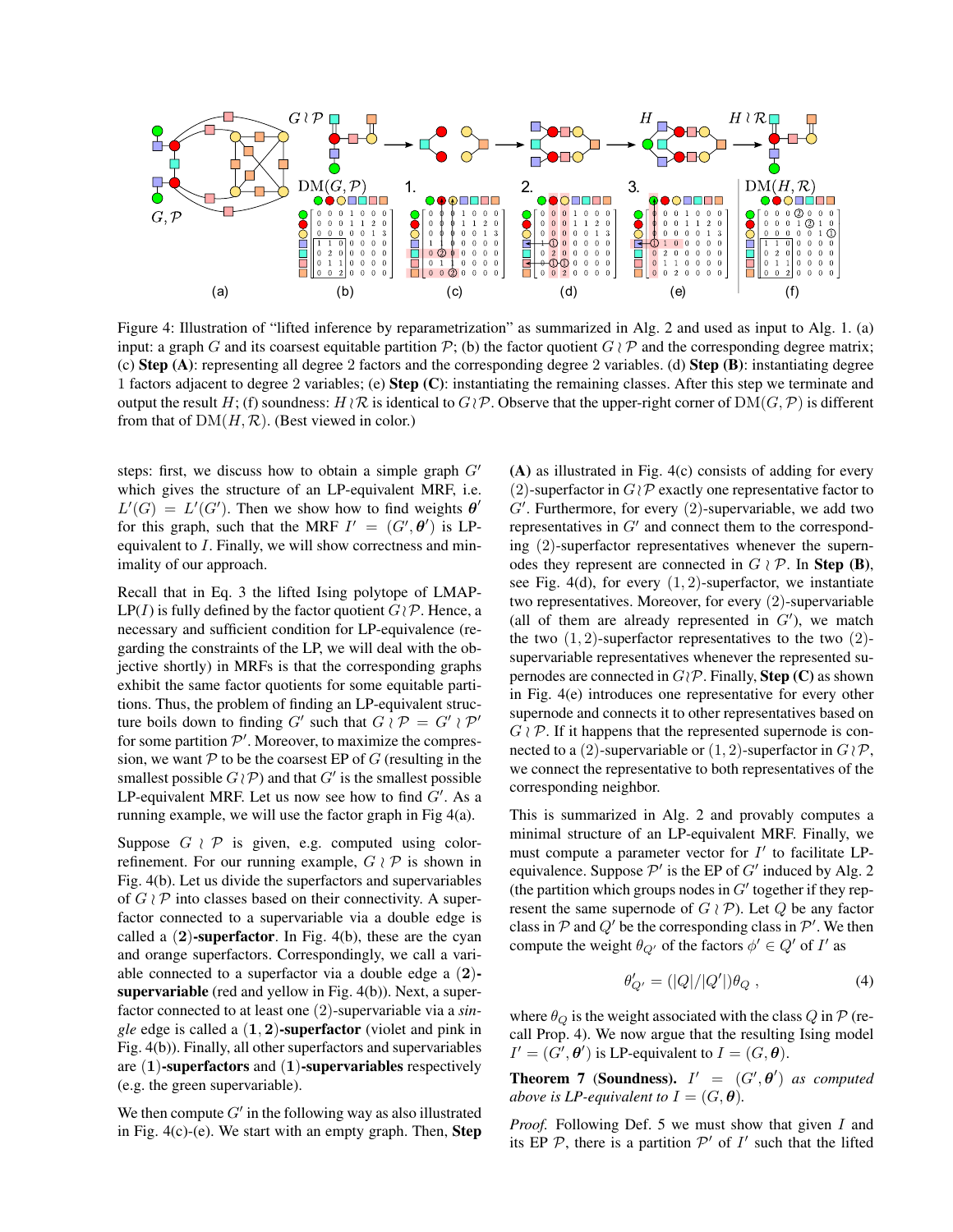Algorithm 2: Computing the smallest LP-equivalent MRF. **Input:** Fully lifted factor graph  $G \wr \mathcal{P}$  of G **Output:**  $G'$  such that  $\exists P' : G' \wr P' = G \wr P$ .

- 1 Initialize  $G' \leftarrow \emptyset$ , i.e., the empty graph;  $/\star$  Step (A) Treat double edges  $\star/$
- 2 **for** *every* (2)-superfactor  $Q$  *in*  $G \wr P$  *with neighboring (2)-supervariable* P do
- 3 | Add a factor q representing Q to  $G'$ ;

```
4 Add two variables p, p' representing P in G' and
       connect them to the factor q;
```
- 5 end
	- $/*$  Step (B) To preserve degrees, treat now single edges in  $G'$  incident to double edges  $*/$
- 6 **for** *every* (1,2)-superfactor  $Q$  *in*  $G \wr P$  **do**
- $\begin{array}{c|c} \hline \text{7} & \text{Add two factors } q, q' \text{ representing } Q \text{ to } G'; \hline \end{array}$ 8 Connect q to p and q' to p' where p, p' are the representatives of a (2)-supervariable P in  $G \wr \mathcal{P}$ that is neighboring  $Q$ ;
- 9 end

 $/*$  Step (C) Add remaining nodes and edges to  $G'$ \*/ <sup>10</sup> for *all supervariables variables* P *and superfactor* Q *in*

 $G \wr P$  not represented in  $G'$  so far **do** 

```
11 | Add a single variable p resp. factor q to G';
12 Connect p to all representatives of superfactor Qneighboring to P in G \wr \mathcal{P};
13 end
```
LPs are equal. We take the partition  $\mathcal{P}'$  to be the one induced by Alg. 2.  $\mathcal{P}'$  is equitable on  $G'$  by construction: we can go through Alg. 2 to verify that every two nodes in  $G'$ representing the same supernode of  $G \wr \mathcal{P}$  are connected to the same number of representatives of every other supernode of  $G \wr \mathcal{P}$  (we omit this due to space restrictions). Now, to show that  $LMAP-LP(I)$  has the same constraints as LMAP-LP(I'), we need  $G \wr \mathcal{P} = G' \wr \mathcal{P}'$ . To see that this holds, observe that Alg. 2 connects  $p$  to  $q$  in  $G'$  if only if P is connected to Q in  $G \wr \mathcal{P}$ : if Q is a (2)-superfactor, P is a (2)-supervariable – q will be connected to p in Step (A). If P is a (2)-supervariable and Q is  $(1, 2)$ -superfactor, p and q will be connected in **Step (B)**. If  $Q$  is  $(1, 2)$ - of a (1)-superfactor and P is a (1)-supervariable, p and q will be connected in Step (C). There are no other possible combinations. Hence, as  $P'$  consists of all representatives of  $P$ and  $Q'$  consists of all representatives of  $Q$ ,  $P'$  and  $Q'$  are connected in  $G' \nmid P'$  iff P is connected to Q. Moreover, representatives of (2)-superfactors are the only ones connected to two representatives of the same supervariable in G', hence Q' is connected to P' via a double edge in  $G' \wr \mathcal{P}'$ if and only if Q is connected to P via a double edge in  $G/P$ .

Next, we argue that the objectives of the lifted LPs are the same. Using the parameters calculated with Eq. 4, the objective of LMAP-LP(I') is  $\sum_{Q' \in \mathcal{P}'} |Q'$ P  $|\theta_{Q'}\mu_{Q'}|$  =  $_{Q'\in\mathcal{P}'}|Q'|(|Q|/|Q'|)\theta_Q\mu_{Q'} = \sum_{Q'\in\mathcal{P}'}^{\infty} |Q|\theta_Q\mu_{Q'}$ 

 $\sum_{Q \in \mathcal{P}} |Q| \theta_Q \mu_Q$ . Observe that the final term is exactly the objective of  $LMAP-LP(I)$  as given by Prop. 4. We conclude  $LMAP-LP(I) = LMAP-LP(I'$  $\Box$ 

We have thus shown that Alg. 2 and Eq. 4 together produce an LP-equivalent MRF. We will now show that this MRF is the smallest LP-equivalent MRF to the original.

**Theorem 8 (Minimality).** Let  $I = (G, \theta)$  be an Ising *model and an*  $I' = (G', \theta')$  *be computed as above. Then there is no other LP-Equivalent MRF with less factors or* less vertices than G'. Moreover,  $|V(G')| \leq 2|V(G \wr \mathcal{P})|$ and  $G'$  and  $|E(G')|\leq 2|E(G\wr \mathcal{P})|$ , *i.e., the size of*  $I'$  *is at most twice the size of the fully lifted model.*

*Proof.* Let H be any graph with the same factor quotient as G. Then, let Q be a (2)-superfactor in  $G \wr \mathcal{P}$  adjacent to some (2)-supervariable P. Due to equivalence,  $Q'$  is a (2)superfactor in  $H \wr \mathcal{P}'$  as well and  $P'$  is a (2)-supervariable. Hence, the class  $P' \in \mathcal{P}'$  must have at least two ground variables from H. Next, let Q be a  $(1, 2)$ -factor in  $G \wr \mathcal{P}$ adjacent to a  $(2)$ -supervariable. Analogously,  $Q'$  is a  $(1, 2)$ factor in  $H \wr \mathcal{P}'$  and  $P'$  is a (2)-supervariable. As we have established  $P'$  must have at least two ground elements in H. Since  $P'$  is connected to  $Q'$  via a single edge, the same holds on the ground level: any  $p \in P'$  is connected to  $q \in$  $Q'$  via a single edge. This means that there are at least as many  $q \in Q'$  as there are  $p \in P'$ , that is, at least two. All other supernodes must have at least one representative. These conditions are necessary for any LP-equivalent H.

Now, let  $G'$  be computed from Alg. 2 and  $\mathcal{P}'$  be the corresponding partition. To see why  $G'$  is minimal, observe that  $G'$  has *exactly* two representatives of any  $(2)$ -supervariable in  $G \wr \mathcal{P}$  (step 1) and *exactly* two representatives of any (1, 2)-superfactor (step 2). All other supernodes have *exactly* one representative (steps 1 and 3). Therefore,  $G'$ meets the conditions with equality and is thus minimal. Finally, since we represent any supernode of  $G \, \mathcal{P}$  by at most 2 nodes in  $G'$ ,  $G'$  can have at most twice as many factors and variables as  $G \wr \mathcal{P}$ .

Since Alg. 2 makes only one pass over the lifted factor graph, the overall time to compute the LP-equivalent MRF (which is then input to Alg. 1) is dominated by colorrefinement, which is quasi-linear in the size of G.

# 4 EMPIRICAL ILLUSTRATION

The empirical illustration of our theoretical results investigates two questions. (Q1) Is reparametrization comparable to lifted MAP-LPs in terms of time and quality when using LP solvers? (Q2) If so, can lifted MPLP and TRW by reparametrization pay-off when solving MAP-LPs? And finally, (Q3) how does reparametrization behave in the presence of approximate evidence?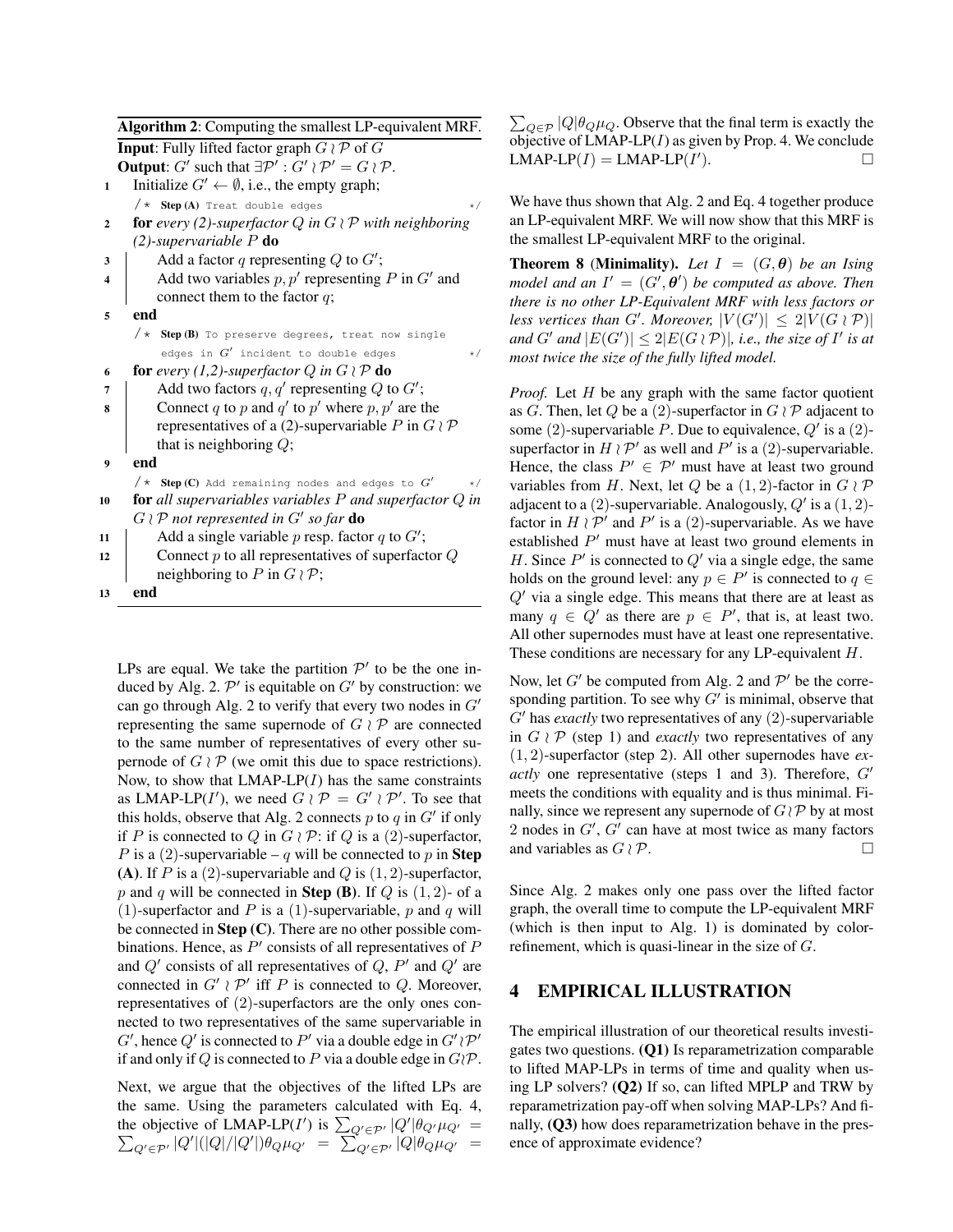

Figure 5: Experimental illustration (for ease of comparison the first three plots have the same scales). From top to bottom, from left to right: (a) Comparison (domain size vs. end-to-end running time) of solving LPs using GLPK (ground, fully lifted, and reparametrization). The first block of domain sizes  $(5, 15, 25, 50)$  are from the friends-smoker MLN; the second block  $(5, 10, \ldots, 50)$  is on the CORA MLN. (b) Performance of MPLP (ground vs. reparametrization) on the same MLNs (same block structure). (c) Comparison (domain size vs. end-to-end running time) of TRW and MPLP by reparametrization on CORA. (d,e) Model sizes for exact evidence ("f") and approximations of ranks 100 to 20 and running times.

To this aim we implemented the reparametrization approach on a single Linux machine  $(4 \times 3.4 \text{ GHz cores}, 32$ GB main memory) using Python and C/C++. For evaluation we considered three sets of MRFs. One was generated from grounding a modified version of a Markov Logic Network (MLN) used for entity resolution on the CORA dataset. Five different MRFs were generated by grounding the model for 5, 10, 20, 30, 40 and 50 entities, having 960, 4081, 13933, 27850, 4699 and 76274 factors respectively. The second set was generated from a pairwise version of the friends-smokers MLN [4] for 5, 15, 25 and 50 people, having 190, 1620, 4450 and 17650 factors. The third set considers a simple  $fr(X, Y) \Rightarrow (sm(X) \Leftrightarrow sm(Y))$ rule (converted to a pairwise MLN) where we used the link common observations from the "Cornell" dataset as evidence for fr. Then we computed different low-rank approximations of the evidence using [23] .

In all cases, there were only few additional factors due to treating double edges. What is more interesting are the running times and overall performances. Fig. 5(a) shows the end-to-end running time for solving the corresponding ground, (fully) lifted, and reparametrized LPs using GLPK. As one can see, reparametrization is competitive to lifted linear programming (LLP) in time. Actually, it can even save time since it runs directly on the factor graph and

not on the LP matrix — which is larger than the factor graph — for discovering symmetries. Moreover, in all cases the same objective was achieved, that is, reparametrization does not sacrifice quality. In turn, question (Q1) can clearly be answered affirmatively. Fig. 5(b) summarizes the performance of MPLP on the reparametrized models. As one can see, MPLP can be significantly faster than LLP for solving MAP-LPs without sacrificing the objective; it was always identical to the LP solutions. To illustrate than one may also run other LP-based message-passing solvers, Figs. 5(c) summarizes the performance of TRW on CORA. As one can see, lifting TRW by reparametrization is possible and differences in time are likely due to initialization, stopping criterion, etc. In any case, question  $(Q2)$  can clearly be answered affirmatively. All results so far show that lifted LP-based MP solvers can be significantly faster than generic LP solvers. Figs. 5(d,e) summarize the results for low-rank evidence approximation. As one can see in (d), significant reduction in model size can be achieved even at rank 100, which in turn can lead to faster MPLP running times (e). For each low-rank model, the ground and the reparametrized MPLP achieved the same objective. Plot (e), however, omits the time for performing BMF. It can be too costly to first run BMF canceling the benefits of lifted LP-based inference (in contrast to exact inference as in [23]). Nevertheless, w.r.t. (Q3) these results illustrate that evidence approximation can result in major speed-ups.

## 5 CONCLUSIONS

In this paper, we proved that lifted MAP-LP inference in MRFs with symmetries can be reduced to MAP-LP inference in standard models of reduced size. In turn, we can use any off-the-shelf MAP-LP inference algorithm — in particular approaches based on message-passing — for lifted inference. This incurs no major overhead: for given evidence, the reduced MRF is at most twice as large than the corresponding fully lifted MRF. By plugging in different existing MAP-LP inference algorithms, our approach yields a family of lifted MAP-LP inference algorithms. We illustrated this empirically for MPLP and tree-reweighted BP. In fact, running MPLP yields the first provably convergent lifted MP approach for MAP-LP relaxations. More importantly, our result suggests a novel view on lifted inference: *lifted inference can be viewed as standard inference in a reparametrized model*. Exploring this view for marginal inference as well as for branch-and-bound MAP inference approaches are the most attractive avenue for future work.

Acknowledgments: The authors would like to thank the anonymous reviewers and Udi Apsel for their feedback and Guy Van den Broeck for providing the evidence approximation code. This research was partly supported by the German-Israeli Foundation (GIF) for Scientific Research and Development, 1180-218.6/2011, and by the German Science Foundation (DFG), KE 1686/2-1.